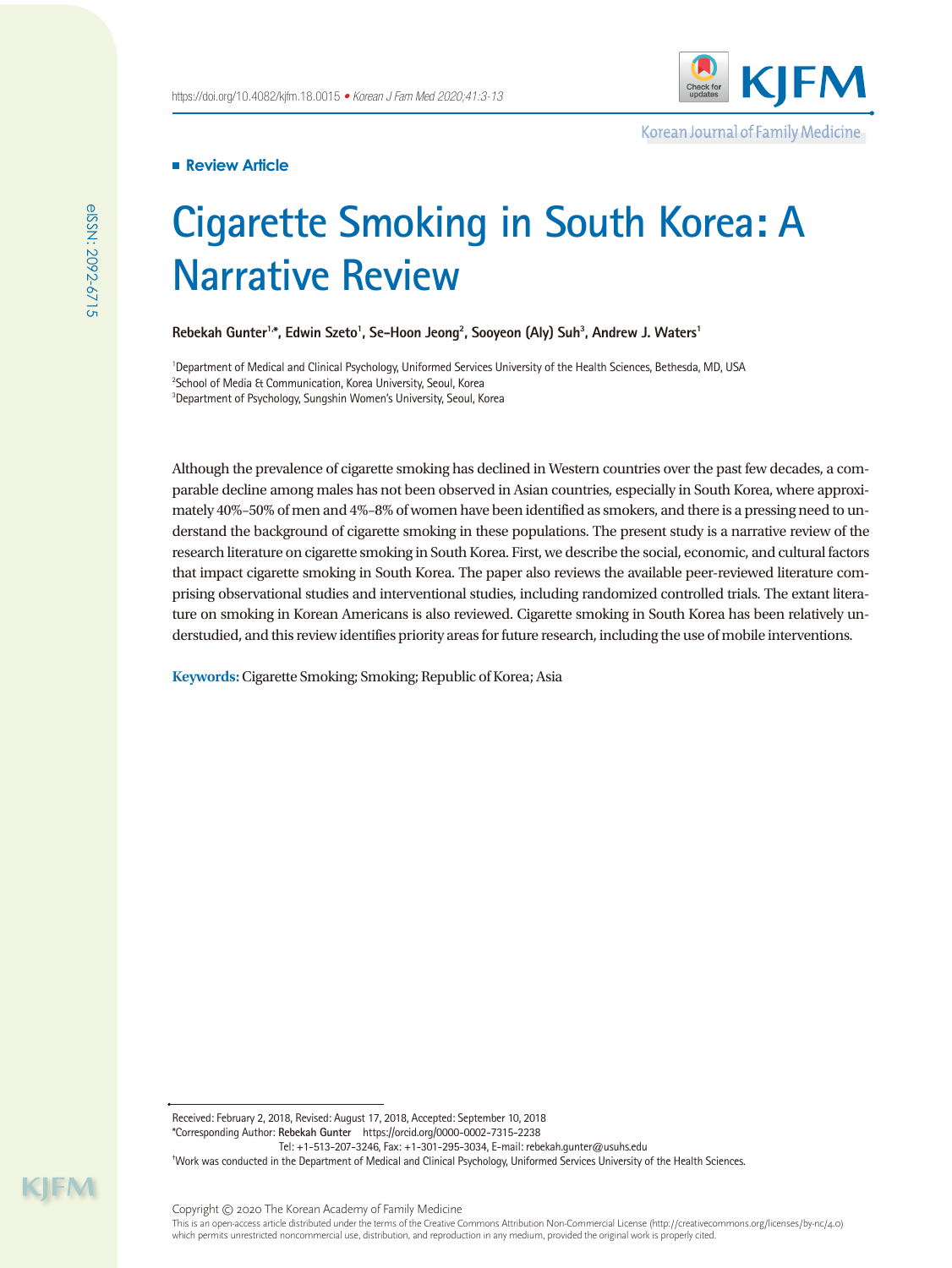# **INTRODUCTION**

Cigarette smoking remains a major global health concern. Although the proportion of smokers has decreased worldwide, the total number of smokers has increased due to the population growth.<sup>1)</sup> In 2012, an estimated 967 million people smoked daily compared to 721 million in 1980.2) Approximately six million people worldwide die due to tobacco-related diseases each year.3) Smoking is associated with increased risk of many adverse health conditions, including cardiovascular disease, several types of cancers and stroke.<sup>4)</sup> Out of the estimated six million people who die each year, 600,000 people die due to secondhand smoking.

Despite the well-known health risks associated with cigarette smoking and the decreased prevalence of smoking in countries such as the United States, a high prevalence is still observed in East Asian countries, particularly among males.<sup>3,4)</sup> Although there is evidence of overall reduction in the smoking prevalence over time in part of the East Asian countries, smoking appears to be increasing (or not decreasing) within some subpopulations, which has resulted in increased prevalence of adverse health conditions associated with smoking, such as cancer.<sup>5,6)</sup>

# **CIGARETTE SMOKING IN SOUTH KOREA**

Multiple surveys have estimated the smoking prevalence in South Korea. According to the 2017 report of the World Health Organization (WHO), approximately 49.8% of Korean adult males and 4.2% of Korean adult females were found to be smokers in 2015.3) The 2015 report of the Organization for Economic Cooperation and Development (OECD) found a smoking prevalence of 31.1% and 3.4% in males and females, respectively.7) Of note, the WHO estimates include both daily and non-daily smokers, while the OECD estimates include only daily smokers. Additionally, the WHO estimates use a regression analysis to compare the prevalence among countries; thus, it possibly differs from the OECD estimates due to differences in the geographic coverage and adjustments for other variables. Moreover, the Korea National Health and Nutrition Examination Survey (KNHANES) report, addressing the period from 2008 to 2011, indicated, through measurements of urinary cotinine concentration, that the smoking prevalence in South Korea tends to be underestimated when based on self-reports. Specifically, the prevalence based on urinary cotinine results proved to be increased by 5.0 percentage points among males (52.7% versus 47.7%), and more than doubled among females (15.4% versus 6.8%), when compared to the prevalence based on self-reports. $8)$  Another KNHANES report found that the prevalence rates of smoking among male and female adults (aged 19 years or older) in 2016 were 40.7% and 6.4%, respectively, being therefore lower than those in the 2008– 2011 survey. Between 2011 and 2016, the lowest smoking prevalence rates among male and female adults (39.4% and 5.5%, respectively) were observed in 2015.<sup>9)</sup> In addition, there is evidence that the smoking prevalence can be increasing in other populations. The Institute for Health Metrics and Evaluation reported an increased prevalence among adolescents and young female adults from 1980 to 2014.<sup>1)</sup> In 2016, the prevalence of cigarette smoking among Korean adolescent males was 9.6%, while the prevalence among Korean adolescent females was  $2.7\%$ .<sup>3)</sup>

Although life expectancy in South Korea is one of the longest among industrialized countries, the high prevalence of tobacco smoking among South Korean males poses an interesting research question.<sup>10)</sup> There are many contributing factors for such increased prevalence, including the historically low cost of cigarettes (approximately US \$2.20 per pack), the relatively scarce anti-smoking campaigns and legislations, and social factors that encourage smoking.<sup>11)</sup> In addition, the recent emergence of electronic nicotine delivery systems (ENDS, e-cigarettes), which have been extensively marketed, is an additional chal $l$ enge. $12)$ 

### **TOBACCO CONTROL IN KOREA**

Historically, anti-smoking health care policies have not been as aggressively promoted in South Korea as in other countries.13) Fewer than 60% of Koreans express interest in quitting smoking and indifference is an obstacle to successfully driving smoking cessation and lowering smoking prevalence.<sup>14,15)</sup> Additionally, there are limited legislations regarding e-cigarettes, which are potentially harmful products.<sup>16)</sup> Although the policies for tobacco and ENDS seem separate, the disseminated use of e-cigarettes may normalize the nicotine use in general and impair the progress obtained by tobacco control campaigns.

However, South Korea has recently implemented multiple antismoking regulations in order to reduce the rates of tobacco addiction. These regulations include inflation in the cigarette cost (from US \$2.20 to US \$4.22 per pack), increased taxation of tobacco products, implementation of smoke-free public spaces, and banning of tobacco advertisements in stores.<sup>17,18)</sup> In 2016, South Korea implemented a policy requiring depiction of graphical health warnings in all cigarette packages.18) As many of these regulations are relatively new, it is difficult to estimate their current impact on the prevalence of tobacco smoking in South Korea.

The Framework Convention on Tobacco Control (FCTC) was responsible for a significant impact on the decline of the smoking prevalence worldwide. The FCTC was established in 2005 and about 150 countries have implemented several policies for tobacco control, including increased taxation of tobacco products, implementation of smoke-free public places, packaging regulations, and public awareness campaigns. While, as aforementioned, Korea has strengthened its own tobacco control policies to align with the FCTC; Lim and Cho<sup>19)</sup> state that such policies can be improved. For example, the price of the cigarette pack, although more expensive than in the past, is still low, considering the nation's income. Furthermore, tobacco advertisements are only partially restricted and workplace smoking policies are limited to larger companies.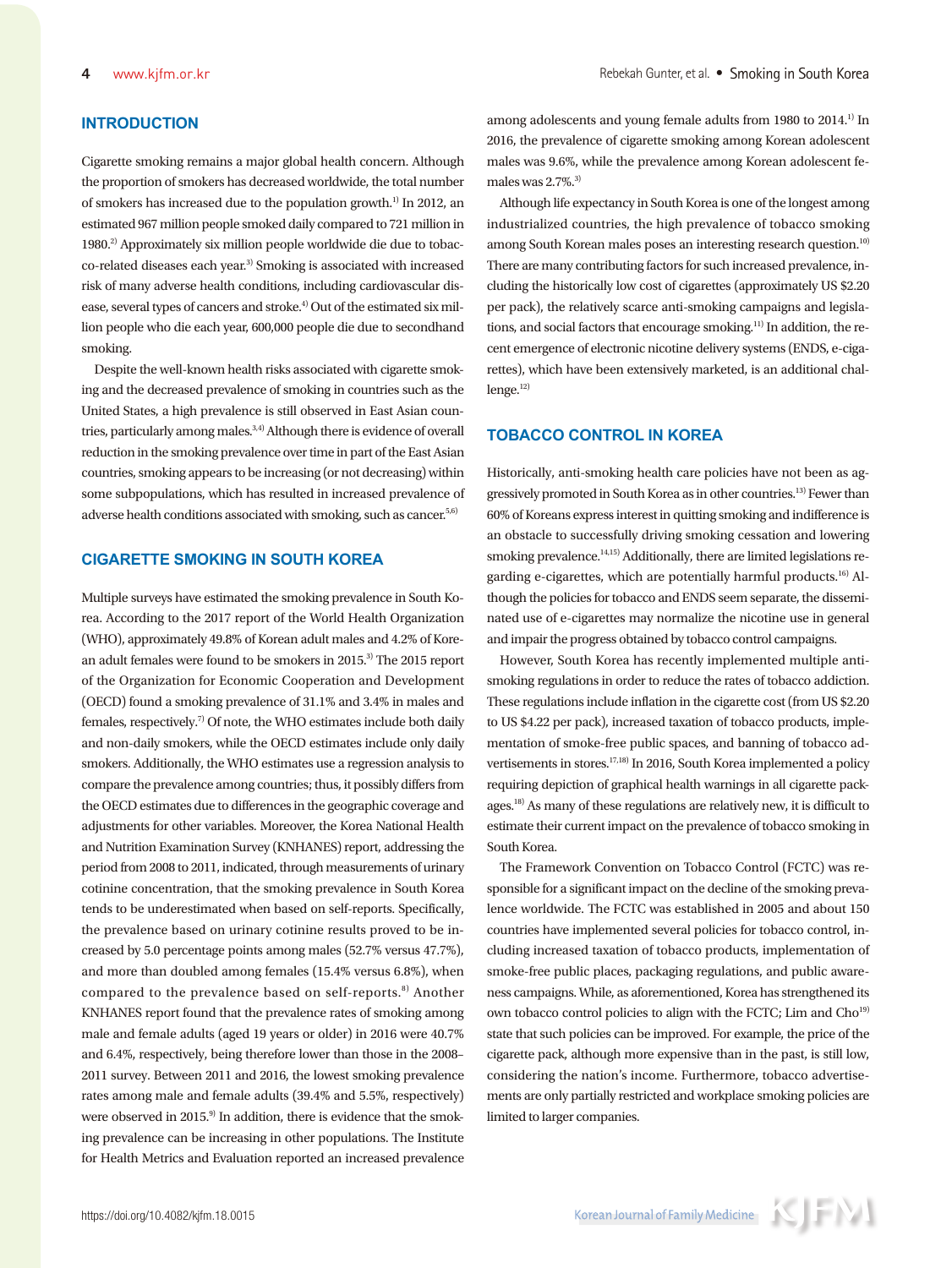# **GENDER AND SMOKING IN SOUTH KOREA**

The pattern of smoking prevalence in South Korea is similar to that observed in other non-Western countries, where the smoking prevalence is typically higher in males than in females.<sup>1)</sup> In addition, there is concern about the non-reduction (and a possible increase) in the smoking prevalence among South Korean women. The exact prevalence in this particular population is difficult to calculate, especially when it comes to married women, among whom the prevalence may be underreported, as they are socially discouraged and restricted from smoking, while Korean women who do not feel restricted by social pressures (e.g., those who are divorced, unmarried, widowed, etc.) may smoke more frequently.20,21) The smoking rate in the unmarried female population is higher, suggesting marriage as a protective factor for many Korean females.<sup>22)</sup> In addition, education level and occupation are predictors of smoking in females.<sup>23)</sup>

Due to the changing social environment, gender has become a more important variable in the smoking problem in South Korea. The rapid industrialization and urbanization in South Korea resulted in improved educational attainment  $(6.6 \text{ to } 10.5 \text{ years})$  among women.<sup>23)</sup> Such changes may induce other social changes, especially regarding socioeconomic positions.<sup>24)</sup> With the changing female role in society, women may become more prone to smoking.

# **SOCIOCULTURAL FACTORS**

South Korea's significant economic growth has resulted in widespread social changes. Market liberalization has opened the access of transnational tobacco companies (TTCs) to previously closed markets, and, as a result, many TTCs have targeted the South Korea's potential market.<sup>25,26)</sup> Despite the existing legislation to regulate the TTCs' marketing, TTCs indirectly target specific populations of South Korea (e.g., women and young adults), increasing the risk of smoking in these populations.

Another important issue in South Korea is the association between military service and smoking. South Korean veterans are more likely to be regular smokers than their civilian counterparts.<sup>27)</sup> Anecdotally, veterans from the South Korean military force describe the military service as a period that strongly influenced them to initiate and maintain smoking. Many service members smoke due to the free cigarette distribution and its use as a social activity.<sup>27)</sup> This is a social factor that influences the prevalence of tobacco smoking among South Korean men,<sup>28)</sup> as military service is only mandatory for men.<sup>29)</sup>

The role of effect of smoking in South Korea also needs to be considered. In Western countries, there is an association between negative affect (e.g., stress and relapse) and smoking.30) In East-Asian countries, the dialectic nature of the Asian thinking may influence how Asians experience and report positive and negative affect.<sup>31-33)</sup> Thus, the findings about association between affect and smoking documented in Western populations may not seamlessly applicable to an East Asian population.

# **METHODS**

This narrative review article aimed to describe and discuss the current literature on smoking in the Korean and Korean American (KA) populations. The literature search was conducted using the Pubmed (US National Library of Medicine, National Institutes of Health) database, with the following terms: 'Korean smoking,' 'Korean anti-smoking,' 'Korean smoking and gender,' 'Korean smoking randomized control trial,' and 'Korean smoking cessation programs.' Studies were also identified using secondary citations, a general web browser (e.g., Google Scholar), and after a secondary search using broader search terms. Studies on the main themes of this narrative review published in English between 2000 and 2017 were included. Studies on smoking among KAs were also reviewed, as this may partly reflect the sociocultural influences on South Koreans. The focus on English-language publications is a limitation, although there is little evidence that the exclusion of non-English language studies from reviews results in biased conclusions.<sup>34)</sup>

#### **REVIEW**

We reviewed pertinent observational (Table 1) and interventional studies (Table 2) on smoking in South Korea. The potential utility of field studies using ecological momentary assessment (EMA) was also evaluated, followed by a review of studies examining the prevalence of tobacco smoking among KAs (Table 3).

#### **OBSERVATIONAL STUDIES**

As indicated in Table 1, most identified observational studies were cross-sectional. Studies examined both adolescent and adult smokers, and focused on factors associated with smoking initiation or smoking cessation (or related variables, such as intention to quit smoking). One study used a statistical model (SimSmoke) to examine trends in smoking over time.<sup>5)</sup>

Korean adolescents comprise a population of interest for several reasons. In addition to the high prevalence of smoking in this age group, such habit leads to developmental consequences, including early onset of chronic obstructive pulmonary disease and other subsequent health concerns.<sup>35)</sup> The Korea Centers for Disease Control and Prevention has monitored trends in smoking through a national health survey, known as the KNHANES.<sup>36)</sup> Many researchers have used this dataset to study smoking in specific populations, such as adolescents and females.

Despite the Youth Protection Act having forbidden tobacco sales to adolescents, there is a high rate of smoking among Korean adolescents,<sup>36)</sup> and a study found that 28% of the adolescent smokers reported having tried their first cigarette in the ninth grade.<sup>37)</sup> Moreover, Korean adolescents start smoking at a mean age of 13.5 years. Among high-school students from the city of Daegu, the reported smoking prevalence was about 18%. This rate is concerning, since smoking ini-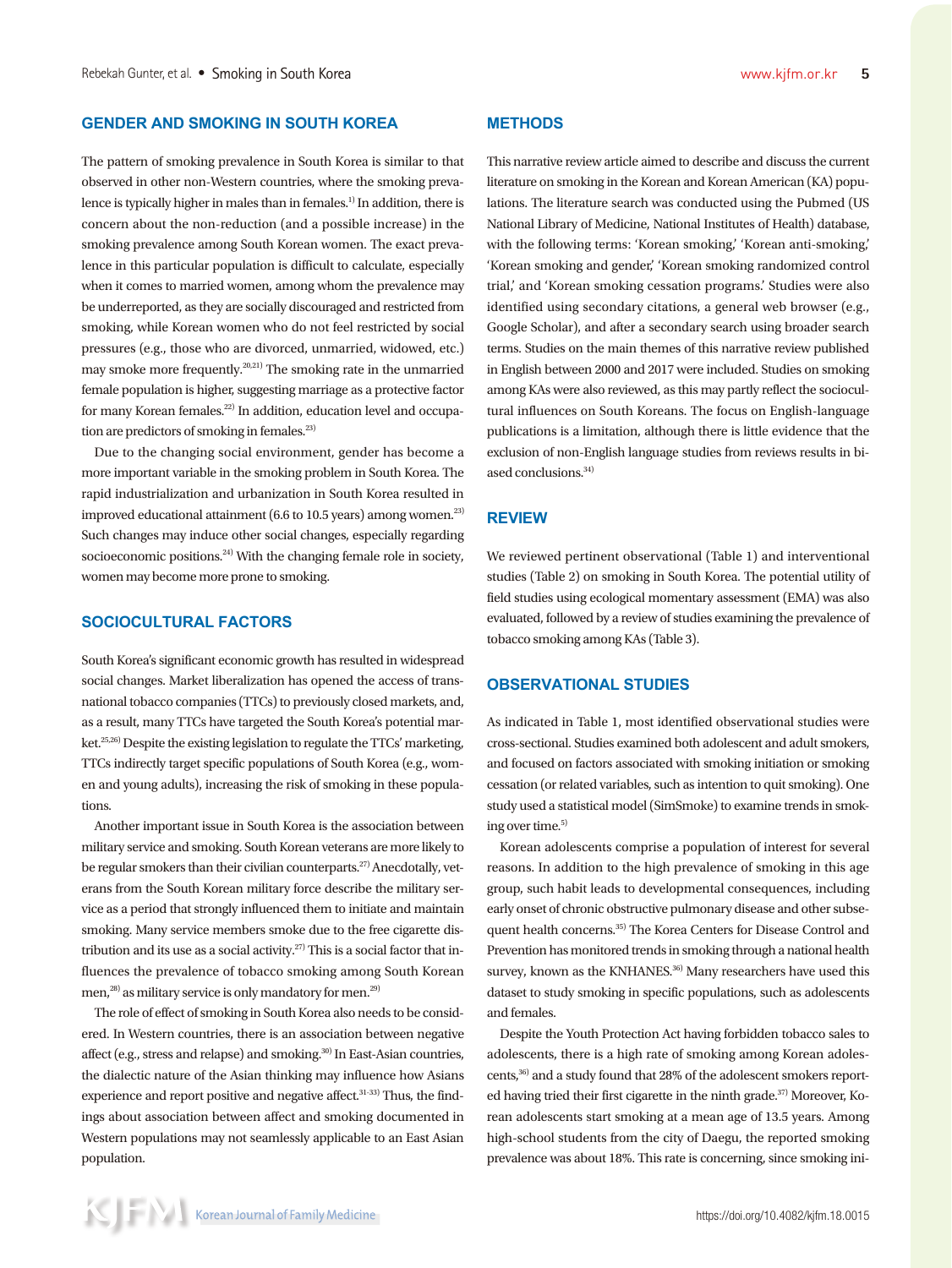| Author (year)                           | Subjects                                                                            | Study design    | Primary independent<br>variable                            | Dependent variable                                               | Main results                                                                                                                                                              | Summary statistics                                                                                                                                   |
|-----------------------------------------|-------------------------------------------------------------------------------------|-----------------|------------------------------------------------------------|------------------------------------------------------------------|---------------------------------------------------------------------------------------------------------------------------------------------------------------------------|------------------------------------------------------------------------------------------------------------------------------------------------------|
| Allem et al. <sup>27</sup> (2012)       | Korean veterans<br>$(n=510)$                                                        | Cross-sectional | Military service                                           | Ever-smoking*                                                    | Military service is associated with smoking.                                                                                                                              | Veterans were 10% more likely to ever-smoke<br>than civilians.                                                                                       |
| Choi et al. <sup>36</sup> (2014)        | Korean adult smokers<br>$(n=2, 120)$                                                | Longitudinal    | SES, marital status, gender,<br>occupation                 | Smoking cessation                                                | among females. Low income was associated<br>Smoking declined among adult males but not<br>with smoking.                                                                   | The prevalence of cigarette smoking among males<br>and females was 42.1% and 6.2%, respectively,<br>in 2013.                                         |
| Heo et al. <sup>42</sup> (2014)         | Korean students<br>$(n=57, 857)$                                                    | Cross-sectional | Household and school-level<br>factors                      | Type of smoker <sup>+</sup>                                      | ß<br>higher exposure to secondhand smoke at<br>Students attending single-sex schools had<br>predictive of lower smoking prevalence.<br>home, and academic achievement was | Odds of smoking reduced by 10% in male<br>students that attended all-boys schools                                                                    |
| Hwang and Park <sup>37)</sup><br>(2014) | Korean students in the<br>10th or 11th grade<br>$(n=743)$                           | Cross-sectional | of smoking initiation<br>and smoking<br>Age                | Smoking frequency and<br>severity                                | associated with smoking frequency, duration,<br>Earlier age of smoking initiation was strongly<br>and severity.                                                           | For heavy smoking, adjusted ORs increased from<br>2.56 to 5.67 when smoking started before the<br>10th/11th grade                                    |
| Joung et al. <sup>41)</sup> (2016)      | smokers $(n=74, 176)$<br>Korean adolescent                                          | Cross-sectional | Smoking status of friends<br>and family                    | Cigarette smoking                                                | Smoking odds were higher in adolescents with<br>friends/family members who smoked.                                                                                        | smoked (34%) and girls whose mother smoked<br>Higher prevalence among boys with siblings who<br>(14.7%)                                              |
| Jhun and Seo <sup>48)</sup><br>(2006)   | Korean adult smokers<br>$(n=2,422)$                                                 | Cross-sectional | Demographics & SES                                         | Stage of change                                                  | Stage of change was associated with<br>demographics and SES.                                                                                                              | 56.0% were at the contemplation stage, and<br>37.6% were at the pre-contemplation stage<br>6.4% in preparation for quitting smoking                  |
| Kang et al. <sup>47</sup> (2013)        | Korean smokers<br>$(n=10,275)$                                                      | Cross-sectional | (self-report vs. cotinine);<br>Assessment method<br>gender | Smoking status                                                   | Large difference in the smoking rates determined<br>by the two methods, mainly among females                                                                              | Prevalence based on self-reports = 47.8% (males)<br>and 6.6% (females); prevalence based on<br>cotinine = $52.2\%$ in males and 14.5% in<br>females. |
| Kim et al. <sup>23</sup> (2012)         | Korean women<br>$(n=9,089)$                                                         | Cross-sectional | Education level and<br>occupation                          | Smoking initiation and<br>cessation                              | Education level and occupation are associated<br>with women's smoking status.                                                                                             | OR for smoking=1.72 in lower educated women<br>and 1.65 in hand laborers                                                                             |
| Kim and Park <sup>45)</sup><br>(2016)   | Korean adolescents<br>$(n=3,930)$                                                   | Cross-sectional | Self-reported stress and<br>gender                         | Cigarettes smoked daily                                          | Stress was strongly associated with smoking in<br>girls.                                                                                                                  | Adjusted OR for smoking was 15.99 in girls with<br>very high stress levels.                                                                          |
| Kim et al. <sup>52</sup> (2009)         | Korean physicians<br>$(n=987)$                                                      | Cross-sectional | Presumptive reasons for<br>failure                         | Barriers to smoking<br>cessation                                 | smoking cessation programs, mainly due to the<br>Physicians identified difficulties in administering<br>cost of medications.                                              | 12.6% of physicians reported smoking                                                                                                                 |
| Lee et al. <sup>39</sup> (2015)         | Korean boys and girls<br>$(n=72, 435)$                                              | Cross-sectional | Body image and BMI                                         | Health Organization)<br>specified by World<br>Smoking status (as | image had greater effect on daily smoking than<br>In male and female students, subjective body<br>BMI.                                                                    | Students who perceived themselves as being very<br>obese were at lower risk of daily smoking; OR,<br>0.61 (boys); OR, 0.66 (girls)                   |
| Levy et al. <sup>9</sup> (2010)         | Korean smoking                                                                      |                 | Statistical model Korean tobacco control<br>policies       | Predicted smoking rates                                          | Decrease in smoking prevalence will continue.                                                                                                                             | smoking prevalence from 1995 to 2006 was<br>It was estimated that 70% of the reduction in<br>due to tobacco control policies/campaigns               |
| Sohn et al. <sup>50)</sup> (2007)       | Korean men hospitalized Cross-sectional<br>for cardiovascular<br>disorders $(n=97)$ |                 | Factors associated with<br>confidence in quitting          | confidence in quitting<br>Intention to quit;                     | Significant predictors of confidence included<br>marriage and alcohol dependence.                                                                                         | 88% of assessed individuals preferred to quit<br>without help                                                                                        |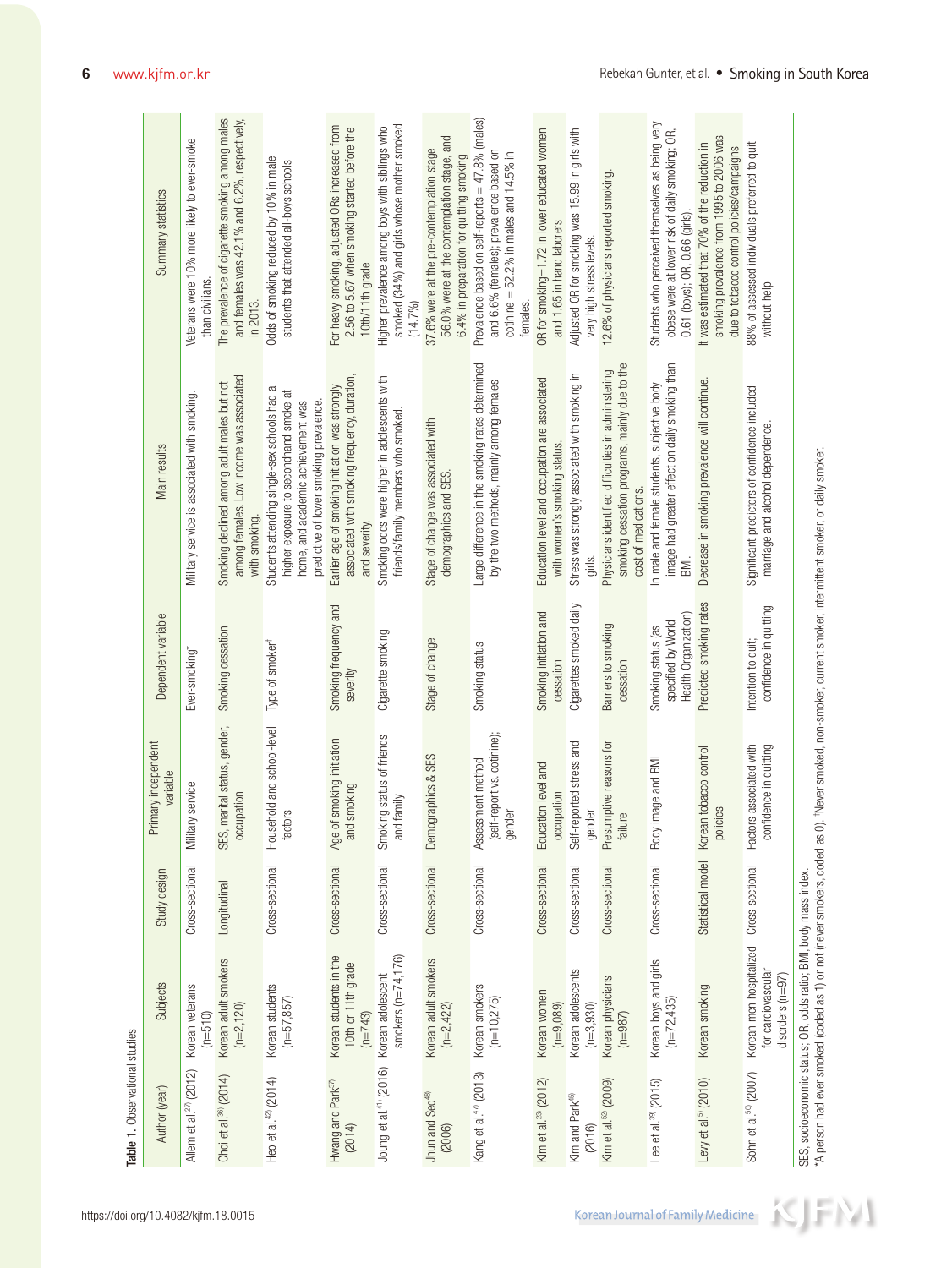| Author/year                           | <b>Subjects</b>                                                                                   | Study design                               | Primary independent variable                                                                                                                                  | Dependent variable                                                  | Main results                                                                                                                                                                                       |
|---------------------------------------|---------------------------------------------------------------------------------------------------|--------------------------------------------|---------------------------------------------------------------------------------------------------------------------------------------------------------------|---------------------------------------------------------------------|----------------------------------------------------------------------------------------------------------------------------------------------------------------------------------------------------|
| Choi et al. $54$<br>(2013)            | Male smokers >19 years<br>old $(n=95)$                                                            | Controlled trial using<br>cluster sampling | Education and self-help                                                                                                                                       | No. of cigarettes smoked;<br>motivation to quit                     | Educational sessions led to increased<br>motivation to quit, but not to successful<br>cessation.                                                                                                   |
| Hwang et al. <sup>68)</sup><br>(2012) | Male Korean workers<br>$(n=58)$                                                                   | Pre-post intervention                      | The intervention was an<br>incentive-based intervention<br>( <i>i.e.</i> , fitness center as<br>incentive) for promoting<br>smoking cessation<br>maintenance. | Cessation; cotinine levels                                          | Intervention was moderately successful in<br>promoting smoking cessation; 53.2% of<br>individuals reported cessation for 3<br>months.                                                              |
| Kim et al. <sup>56)</sup><br>(2016)   | Korean adolescents<br>$(n=379)$                                                                   | Pre-post intervention                      | Intervention for smoking<br>cessation; subgroups<br>identified by analyses                                                                                    | Cessation; cotinine levels                                          | Classification and regression tree analyses<br>identified characteristics of subgroups<br>with low (no intention to quit; started<br>smoking after 8th grade) and high<br>smoking cessation rates. |
| Myung et al. <sup>57)</sup><br>(2011) | Koreans who called the<br>quittine $(n=3.631)$                                                    | Pre-post intervention                      | Tele-delivered 30-day smoking<br>cessation program and short<br>message service                                                                               | Self-reported cessation<br>status                                   | Predictors of smoking cessation included<br>male gender, older age, holding<br>occupational medical insurance, and low<br>Framework Convention on Tobacco<br>Control scores.                       |
| Lee et al. $55$<br>(2016)             | Patients seen at Health<br>Screening Center of<br>Seoul National University<br>Hospital $(n=414)$ | Clustered<br>randomized control<br>trial   | Application of decision aid<br>presentation (7-minute video)                                                                                                  | Prescription of medication<br>for cessation and<br>abstinence rates | Decision aid did not significantly affect the<br>use of medication or smoking cessation.                                                                                                           |

Table 3. Studies with Korean Americans

| Author/year                             | Subjects                                        | Study design                                     | Primary independent<br>variable      | Dependent variable                                                                                     | Main results                                                                                                                                                                                                     |
|-----------------------------------------|-------------------------------------------------|--------------------------------------------------|--------------------------------------|--------------------------------------------------------------------------------------------------------|------------------------------------------------------------------------------------------------------------------------------------------------------------------------------------------------------------------|
| Cerrada et al. <sup>64)</sup><br>(2016) | Korean American<br>emerging adults<br>$(n=475)$ | Cross-sectional                                  | Demographic and<br>smoking variables | Perceived smoking<br>prevalence                                                                        | Respondents, especially females, tended to<br>overestimate the smoking prevalence, particularly<br>when they were current smokers.                                                                               |
| Cerrada et al. <sup>65)</sup><br>(2016) | Korean American<br>emerging adults<br>$(n=78)$  | 7-Day EMA protocol                               | Contextual variables                 | Cigarette smoking                                                                                      | Participants were more likely to smoke outside, in<br>the presence of Korean friends (without family<br>presence), while socializing, and during momentary<br>stress                                             |
| Cerrada et al. <sup>67)</sup><br>(2017) | Korean American<br>emerging adults $(n=8)$      | Focus group and<br>semi-structured<br>interviews | NA                                   | Perceptions of smoking<br>and smoking cessation<br>strategies; causes of<br>relapse                    | Smoking episodes are driven by context, requiring<br>personalized treatment; the study will implement a<br>just-in-time adaptive intervention-based<br>assessment.                                               |
| Huh et al. $44$<br>(2014)               | Korean American<br>emerging adults<br>$(n=22)$  | 7-Day EMA protocol                               | Contextual and affect<br>variables   | Cigarette smoking                                                                                      | Momentary negative affect and being with friends<br>showed independent association with increased<br>likelihood of smoking.                                                                                      |
| Myung et al. <sup>66)</sup><br>(2010)   | Korean American males<br>$(n=387)$              | Cross-sectional                                  | Smoking restrictions                 | Intention to quit                                                                                      | Household smoking restrictions were associated with<br>intention to quit smoking.                                                                                                                                |
| Kim et al. $28$<br>(2005)               | Korean American males<br>$(n=22)$               | Focus group                                      | <b>NA</b>                            | Time of smoking<br>initiation; smoking in<br>the United States:<br>strategies for smoking<br>cessation | Factors such as cultural pressure, social stigma,<br>gender identity, and social medium were identified.<br>Participants reported that it is easier to quit<br>smoking in the United States than in South Korea. |

EMA, ecological momentary assessment; NA, not applicable.

tiation at earlier ages is associated with subsequent nicotine dependence.38) Moreover, Korean adolescents who attend co-educational and/or vocational schools are more likely to be smokers, $37$ ) although the factors that drive this association are unclear.

Korean adolescents report that they smoke because it is enjoyable, relaxing, and affords them a feeling of independence from their parents. Some adolescents also report that they smoke to manage weight, a highly relevant factor in a culture where women are very body con-

scious.<sup>39,40)</sup> In addition, the smoking habit (including the use of e-cigarettes) of family members and friends showed to be positively associated with the smoking behavior in adolescents,<sup>41)</sup> emphasizing the role of relationships in this behavior.

Many residents of East-Asian countries report high levels of perceived stress, and the association between stress and smoking has been reported.42-44) In particular, Korean adolescents usually report high levels of stress due to academic and social demands, with suicide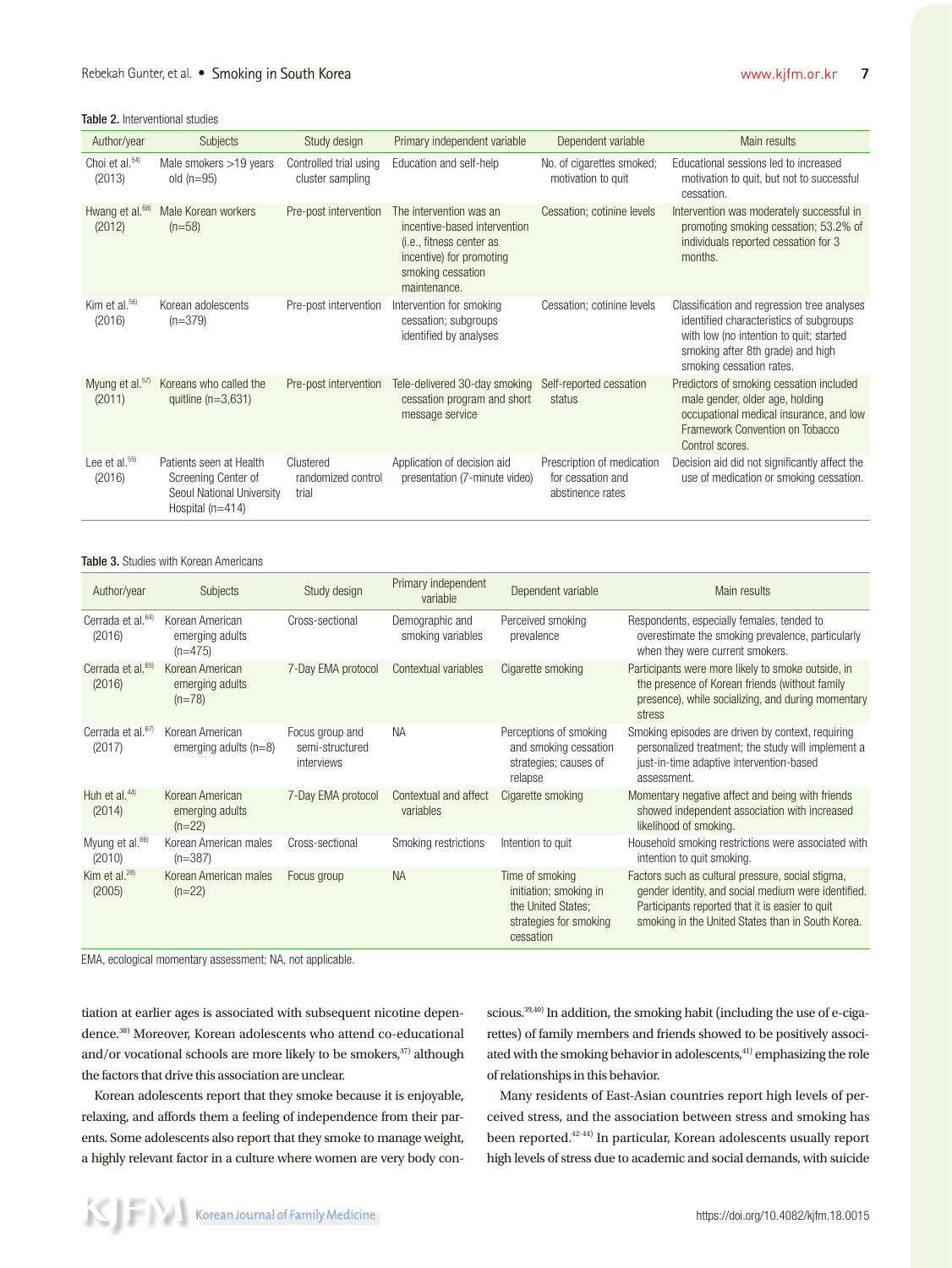being the leading cause of death in this population.45) While the association between stress and smoking is well known, there is evidence of such relationship among Korean boys and girls as young as 12 years old.45) Notably, the smoking prevalence was shown to be higher in girls who reported high stress levels than in boys who reported the same.

As above mentioned, the stigma surrounding smoking among Korean women makes it more difficult to study this high-risk population. Since Korean women are less likely to disclose their smoking habits, the smoking prevalence among them is likely to be higher than that indicated by self-reports.46) Studies analyzing biochemical markers of smoking, such as salivary levels of cotinine (a breakdown product of nicotine) support this speculation. KNHANES data were analyzed to compare the rates of smoking among Korean women based on self-reports and measurements of cotinine levels. The latter proved to be 9% higher than the prevalence based on self-reports.47) Data suggested that family status (e.g., living with multiple generations under one roof) was a predictor of inaccurate report, supporting the hypothesis that smoking is a socially undesirable behavior for women in South Korea.

A research suggested that most South Korean adult smokers are not prepared to quit.48) Based on the transtheoretical stages of change of Prochaska and DiClemente,<sup>49)</sup> 37.6% reported to be in the pre-contemplation stage, and 56.0% reported to be in the contemplation stage. Moreover, a high percentage of Korean males (87.8%) reported that they would rather attempt to quit by themselves instead of using specific smoking cessation tools.<sup>50)</sup> These factors are barriers to the successful smoking cessation in adult smokers.

Another topic of concern is future changes in the prevalence of tobacco smoking. As early mentioned, the evidence support that smoking prevalence may not be decreasing in females and adolescents. On the other hand, the 'SimSmoke' model, a statistical model that accurately predicted the 24% relative reduction in the smoking prevalence from 1995 to 2006, continues to predict an overall decrease in smoking as tobacco control policies, taxation on tobacco products, and campaigns have become more popular in South Korea.<sup>5)</sup> SimSmoke provides estimates of smoking trajectories based on policies and trends observed in recent years. However, adolescents and women may be influenced by other factors that are not incorporated in the model, and the smoking prevalence may be actually increasing among these populations.

Finally, the EMA is an emerging methodology that has been widely used in the smoking research. EMA differs from standard laboratory procedures because it allows real-time data collection in the participants' natural environment.51) While laboratory studies allow researchers to control many extraneous variables, increasing internal validity, EMA studies yield datasets with higher external validity. EMA allows the collection of large amounts of individual data, as well as idiographic (single-subject) analyses. In the smoking research, EMA is an important methodology as it enables researchers to learn which circumstances can drive the craving to smoke or the smoking habit. $30$  No EMA studies involving South Korean smokers were found in this literature review.

#### **INTERVENTIONAL STUDIES**

As indicated in Table 2, few interventional studies were found, which included a small number of randomized controlled trials. Notably, no trials examining the efficacy of medications for smoking cessation in South Korean smokers were found. In general, interventional studies may be difficult to carry out in South Korea due to the reticence of Koreans when it comes to treatment-seeking behaviors.<sup>52)</sup> Reluctance to seek medical or psychological support is a barrier to successful cessation programs. People in East Asia may be more likely to seek alternative medicine rather than other treatment approaches.<sup>52)</sup> Indeed, as above mentioned, 87.8% of the Korean male smokers reported that they would attempt to quit smoking by themselves rather than use specific smoking cessation tools.<sup>50)</sup>

Western studies have demonstrated that the motivation to quit smoking increases the likelihood of attempting to quit.<sup>53)</sup> Studies conducted in South Korea have also focused on factors that affect the individual motivation to quit and how they relate to successful smoking cessation. In one study, male smokers were divided into an education group and a control group, using cluster sampling.<sup>54)</sup> Although the physician-administered educational session was brief (5–10 minutes), a significantly higher level of motivation to quit was observed in the education group. However, the rate of successful cessation did not significantly increase in the same group. Educational programs for smoking require a longer duration, regular sessions, and personalization.

Some studies have used a personalized approach to assess smoking cessation in South Koreans, whereby a culturally-tailored approach was adopted to aid in the decision to quit smoking.<sup>55)</sup> However, personalized interventions did not have a significant impact on the decision to use medication for smoking cessation. Stage-matched interventions could be an alternative option to personalize interventions for individuals who are not yet prepared to quit smoking.48)

Other interventional studies have examined predictors of relapse. This information can be used to identify individuals at risk of poor treatment outcomes. For example, one study examined characteristics of individual groups with low and high smoking cessation rates following intervention.<sup>56)</sup> They identified seven subgroups through a decision-tree analysis. The subgroup with the lowest smoking cessation rate included individuals who had no intention to quit and who started smoking after the eighth grade. These individuals may require more intensive interventions.

Multiple national studies have been conducted on behalf of the South Korea government to assess the efficacy of quitlines and smoking cessation clinics (SCCs). Researchers have investigated the efficacy of a proactive smoking quitline service center implemented in 18 community health centers across South Korea.<sup>57)</sup> In a large-scale study, they reported that 12.8% of participants (n=3,631) quit smoking for a continuous period of 12 months. Quitlines may be effective in South Korea, where cell phones are commonly used. As more precisely de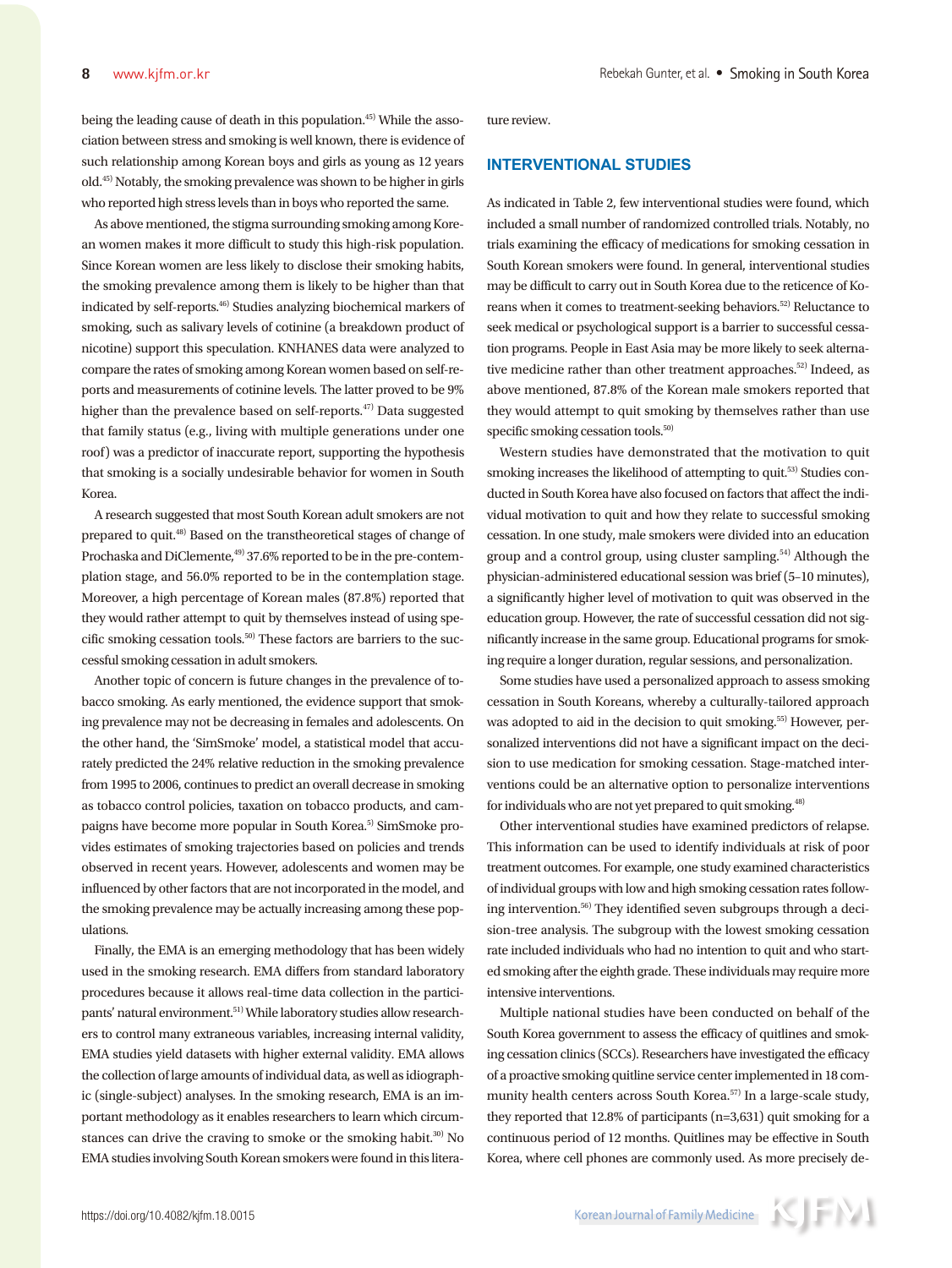scribed below, the use of cell phones, particularly smartphones, provides opportunities for alternative assessments and intervention methodologies using the mobile technology. Public health centers not only facilitate the implementation of quitlines but also house SCCs since 2005.

The effect of acute interventions on smoking can also be observed in laboratory studies. An experimental study conducted in South Korea examined the role of contextual factors on smoking, such as smoking scenes in movies.58) It was found that Korean adolescent males, in particular, were more likely to crave a cigarette after watching a smoking scene.

East Asian researchers have also investigated non-pharmacological, evidence-based cessation therapies, such as acupoint stimulation.<sup>59,60)</sup> A meta-analysis of 20 English- and Chinese-language studies examined the effect of acupuncture on smoking cessation<sup>59)</sup> and demonstrated that acupuncture can be an effective therapy. Moreover, a South Korean research has described the mechanism underlying the effect of acupuncture on cue-induced craving. Specifically, acupuncture led to a decreased response to stimuli caused by smoking in certain brain regions (medial prefrontal cortex, premotor cortex, amygdala, and hippocampus), as indicated by functional magnetic resonance imaging.61) Thus, cue-induced cravings are alleviated during the initial abstinence phase of smoking cessation. This approach emerges as a potential secondary alternative for high-risk populations, in which the social stigma is high and treatment seeking is low. On the other hand, a Cochrane review found inconsistent evidence regarding the effect of acupuncture or related techniques on smoking cessation.<sup>60)</sup>

Ecological momentary intervention (EMI) involves delivery of interventions according to the individual's current status. A review of EMI studies in health behavior research indicates that this methodology is commonly used in the context of smoking cessation.<sup>62)</sup> One EMI study involving behavior modification has been conducted in South Korea, which supports the feasibility of EMI/EMA in South Korea.<sup>63)</sup> Ecologically-oriented assessments and interventional studies appear to be feasible and effective in many different populations, including Korean-Americans.

# **STUDIES ON SMOKING IN KOREAN-AMERICANS**

In the United States, Asian Americans have the lowest reported rate of smoking, when compared to other racial and ethnic groups.<sup>64)</sup> However, the rate of cigarette smoking among KAs is high when compared to other Asian American groups. Although not all KAs are first-generation immigrants, many of them may still be influenced by the cultural and social pressures that drive the increased smoking rate, as described earlier. The literature addressing studies with KA smokers is also reviewed here (Table 3).

Studies have highlighted the importance of the sociocultural influence, including acculturation and guiding principles of the Korean culture. A study with KA males reported that smoking was a means for social interaction.<sup>28)</sup> Even though these KA individuals were not living in South Korea, the presence of cultural pressure to fit in social groups was still elevated. For instance, a separate study demonstrated the importance of the social context after finding that KA emerging adults are more likely to smoke in the presence of other Korean friends and while socializing. The presence of collectivism is also evident in the ways KA men talk about smoking rituals, as well as in the belief that quitting smoking would entail the loss of social ties.<sup>65)</sup> Fortunately, according to a focus-group analysis of 11 current smokers and 11 former smokers, many KA smokers believe that smoking cessation is easier in the United States than in Korea.<sup>28)</sup>

Since household and workplace smoking bans are very common in the United States, a cross-sectional study evaluated the relationship between household smoking restrictions and intention to quit<sup>66)</sup> and reported a significant association between these variables. However, the study also reported that cohabitation with other smokers, age, and a lower percentage of life spent in the United States were associated with lower intention or lower likelihood of quitting smoking.

While some studies partly focus on KA men, due to the high smoking rate in this population, other studies have focused on Korean American emerging adults (KAEA). KAEA comprise a high-risk population due to the presence of additional challenges to cessation, such as exploration of social identity, acculturation, and other factors related to development. A study that investigated perceived smoking prevalence among KAEA found that overestimation of the smoking prevalence was common, especially among females.<sup>64)</sup> This finding is important because some individuals, especially emerging adults, adopt norms and behaviors that they perceive to share as a social identity. Therefore, in many populations, including KAs, perceived smoking among friends and peers is closely related to the current and future smoking behaviors.

A planned study with KA smokers will involve the implementation of a just-in-time adaptive intervention  $(JITAI).<sup>(67)</sup> JITAIs$  are personalized and administered in real-time. Thus, due to their flexibility, they are easily tailored for specific populations such as KAEA.<sup>67)</sup> Partly based on data of focus-group analyses, the design of a JITAI for smoking cessation considers several decision points (i.e., moments in time when intervention is needed). In their process, the authors identified decision points, intervention options, and tailored variables. Although this study will be conducted in the United States, the methodology can be easily adopted in South Korea.

Most above mentioned studies did not indicate the proportion of KAs who were born and raised in South Korea. However, KAs who are linguistically assimilated and have spent more than half their lives in the United States are more likely to have the intention to quit.<sup>66)</sup> These findings point to the importance of cultural norms that play a role in the smoking prevalence among KA individuals who strongly identify with the Korean culture despite living in the United States.

#### **DISCUSSION**

The purpose of this narrative review was to summarize the extant liter-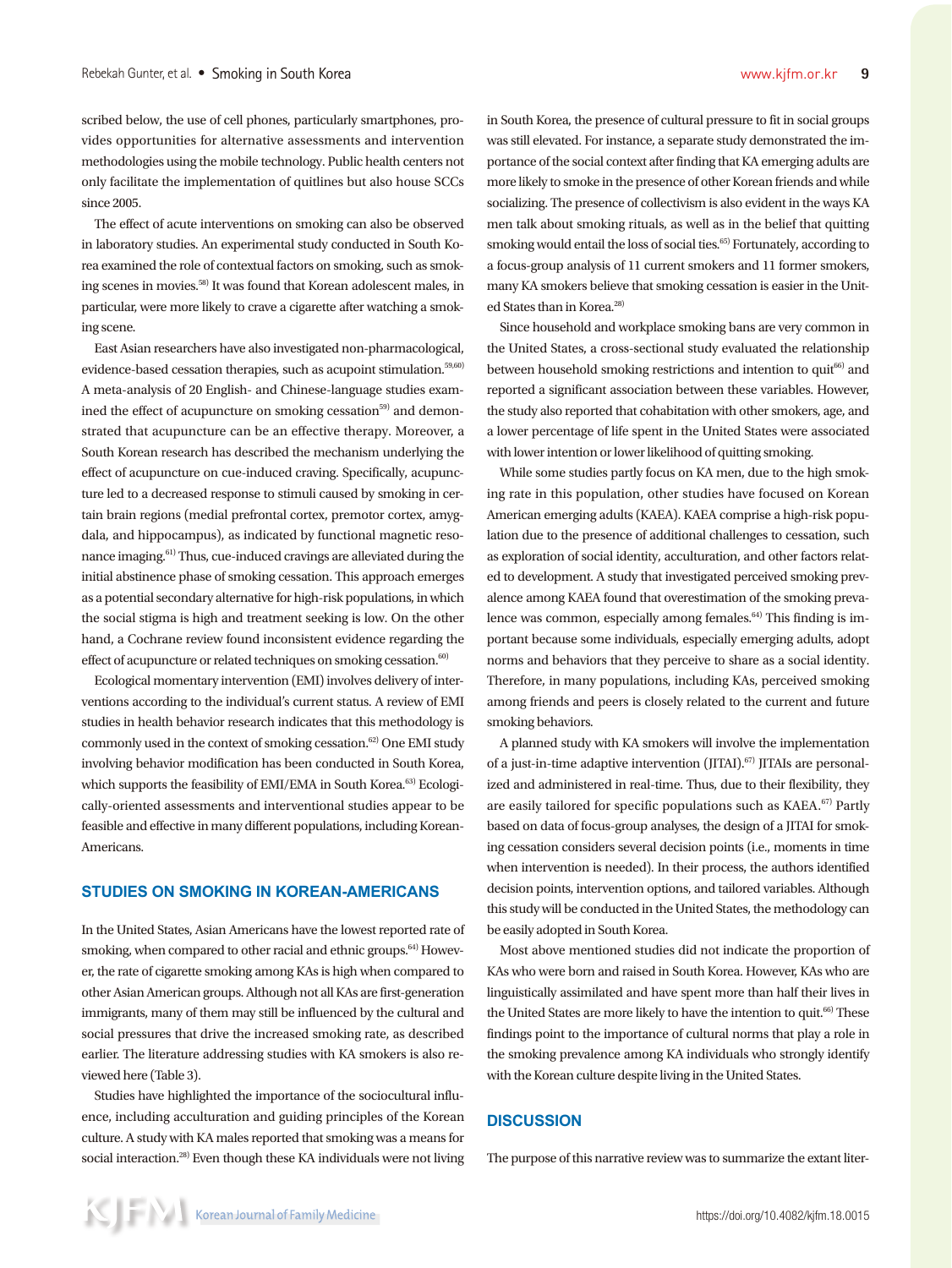ature on smoking in South Korea. Smoking prevalence among males in South Korea is relatively high (40%–50%).3,7) Many socioeconomic factors may contribute to South Korea's slow progress towards a smoke-free population. Unlike other countries, South Korean residents have a high reluctance regarding treatment seeking, which is a barrier to develop and study successful, large-scale cessation programs. Given the socioeconomic and cultural factors in South Korea, it is difficult to state whether smoking will decrease, as predicted by the SimSmoke model, or even increase, as might be expected if more women start smoking.<sup>5)</sup>

Many observational studies focused on the adolescent and female adult populations, as these are most targeted by TTCs and may be at increased risk of smoking.25,26) Although Korean adolescents and women are at-risk populations, most interventional studies involved male participants.68) This selection may be explained by the high availability of Korean male smokers in comparison with their female counterparts. The relative dearth of interventional studies may be explained by the recent anti-smoking drive in South Korea, as well as by the reluctance of Korean smokers to seek treatment.

Although there are many opportunities for smoking research in South Korea, some obstacles still exist. A dearth of interventional studies involving females indicates a difficulty to recruit female participants. When the presence of smoking is biologically verified by the cotinine test, there is a discrepancy between the results of smoking prevalence based on self-reports and cotinine levels in females.<sup>46)</sup> Although the cotinine test is useful to detect smoking, its use is not feasible on a regular basis (e.g., when using EMA). In addition, stigma regarding smoking in females may need to be addressed at a cultural level, and this will likely require time and effort on the part of the South Korean government. Researchers should also consider the underreporting of smoking prevalence among females due to the stigma regarding smoking in this population.

Despite these obstacles, there are many directions for future research. EMA studies may work well in a technologically savvy population (such as the South Korean population), although this remains to be demonstrated. It is also a discrete way of repeatedly assessing smoking behaviors and related factors, which may be appealing to females, in particular. Related research on smoking in South Korea can benefit from leveraging mobile technology. In South Korea, the rate of smartphone users is one of the highest in the world (83.3%). More than 90% of individuals aged less than 60 years and more than 60% of individuals older than 60 years own a smartphone.<sup>69)</sup> In this scenario, it is possible to design smartphone-based interventions to reduce the prevalence of smoking in Korea. A previous research suggests that smartphone-based interventions could be effective for smoking cessation.<sup>70)</sup>

Smartphone-based interventions could use targeted and tailored approaches, which provide individuals with personalized information. Although not in the context of smartphone-based interventions, several meta-analyses have documented the effects of tailored and personalized interventions.<sup>71,72)</sup> For print messages (not delivered by

smartphone), a meta-analysis found that tailored messages resulted in greater behavioural change than non-tailored messages.<sup>73)</sup> Additionally, for web-based interventions, other meta-analysis found that tailored interventions are more effective than non-tailored interventions at immediate post-tests as well as follow-up tests.<sup>71)</sup>

Unfortunately, commercially available smartphone apps do not typically include tailored strategies, even though those that do it are preferred by users due to their greater popularity and higher user ratings.<sup>73)</sup> Based on the content analysis of Hoeppner et al.,<sup>73)</sup> smartphone-based interventions for smoking cessation could tailor information according to the 5 As (ask, advise, assess, assist, and arrange follow-up). These types of tailored information could be provided by tools such as EMA and EMI.

As noted earlier, a limitation of the present study is that all reviewed articles were published in English and papers published in other languages, including Korean, were not represented. Although a narrative review does not need to be extensive, the limitations of the selection criteria adopted here should be borne in mind, including the potential for content bias.

# **CONCLUSION**

In conclusion, smoking behavior and smoking cessation have been relatively understudied in South Korean smokers when compared to those in the United States and other Western countries. Future research should prioritize randomized control trials and female recruitment, and also take advantage of mobile technologies for conducting large sample EMA and EMI studies.

# **CONFLICT OF INTEREST**

No potential conflict of interest relevant to this article was reported.

# **ORCID**

Rebekah Gunter: https://orcid.org/0000-0002-7315-2238 Edwin Szeto: https://orcid.org/0000-0001-8879-0892 Se-Hoon Jeong: https://orcid.org/0000-0003-2411-5649 Sooyeon (Aly) Suh: https://orcid.org/0000-0003-0644-8634 Andrew J. Waters: https://orcid.org/0000-0002-0550-2961

#### **REFERENCES**

- 1. Stewart R. Beneath the surface: the global and local burden of tobacco use [Internet]. Seattle (WA): Institute for Health Metrics and Evaluation; 2017 [cited 2017 Sep 20]. Available from: http://www.healthdata. org/newsletters/impact-10/beneath-the-surface.
- 2. Ng M, Freeman MK, Fleming TD, Robinson M, Dwyer-Lindgren L, Thomson B, et al. Smoking prevalence and cigarette consumption in 187 countries, 1980-2012. JAMA 2014;311:183-92.
- 3. World Health Organization. WHO report on the global tobacco epidemic [Internet]. Geneva: World Health Organization; 2017 [cited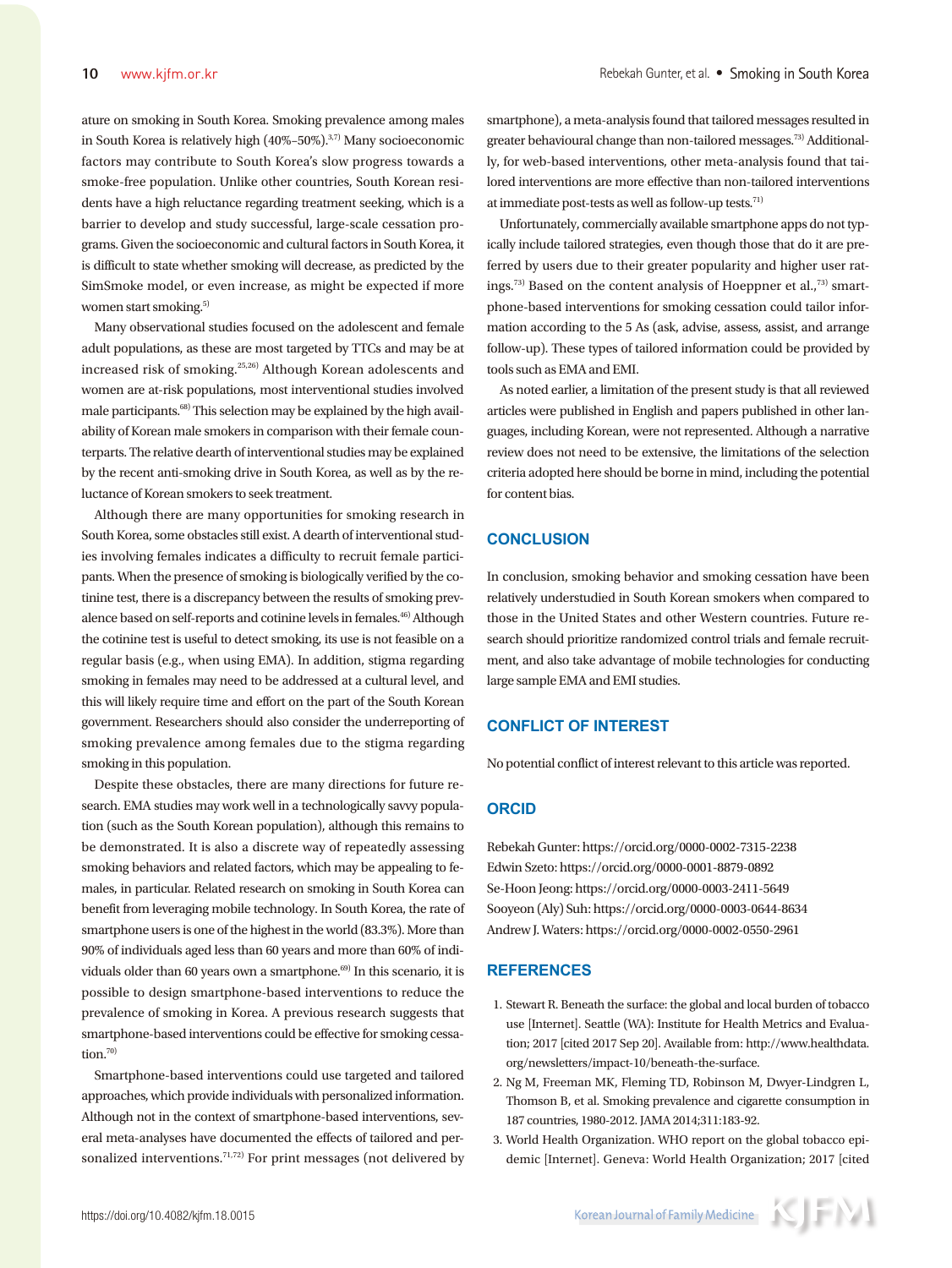2018 Aug 8]. Available from: http://www.who.int/tobacco/surveillance/policy/country\_profile/kor.pdf?ua=1.

- 4. U.S. Department of Health and Human Services. The health consequences of smoking: 50 years of progress: a report of the Surgeon General. Atlanta (GA): U.S. Department of Health and Human Services, Centers for Disease Control and Prevention, National Center for Chronic Disease Prevention and Health Promotion, Office on Smoking and Health; 2014.
- 5. Levy DT, Cho SI, Kim YM, Park S, Suh MK, Kam S. SimSmoke model evaluation of the effect of tobacco control policies in Korea: the unknown success story. Am J Public Health 2010;100:1267-73.
- 6. Jemal A, Bray F, Center MM, Ferlay J, Ward E, Forman D. Global cancer statistics. CA Cancer J Clin 2011;61:69-90.
- 7. Organization for Economic Cooperation and Development. Daily smokers (indicator). Paris: Organization for Economic Cooperation and Development; 2017.
- 8. Hong JW, Noh JH, Kim DJ. The prevalence of and factors associated with urinary cotinine-verified smoking in Korean adults: the 2008- 2011 Korea National Health and Nutrition Examination Survey. PLoS One 2018;13:e0198814.
- 9. Korea Centers for Disease Control and Prevention. Korea National Health and Nutrition Examination Survey: major results [Internet]. Cheongju: Korea Centers for Disease Control and Prevention [cited 2018 Aug 8]. Available from: https://knhanes.cdc.go.kr/knhanes/eng/ index.do.
- 10. White KM. Longevity advances in high‐income countries, 1955-96. Popul Dev Rev 2002;28:59-76.
- 11. International cigarette prices [Internet]. [place unknown]: cigaretteprices.net; 2017 [cited 2017 May 28]. Available from: http://www.cigaretteprices.net/.
- 12. Lee S, Kimm H, Yun JE, Jee SH. Public health challenges of electronic cigarettes in South Korea. J Prev Med Public Health 2011;44:235-41.
- 13. Nakamura K, Huxley R, Ansary-Moghaddam A, Woodward M. The hazards and benefits associated with smoking and smoking cessation in Asia: a meta-analysis of prospective studies. Tob Control 2009;18:345-53.
- 14. Lee ES, Seo HG. The factors associated with successful smoking cessation in Korea. J Korean Acad Fam Med 2007;28:39-44.
- 15. Caponnetto P, Polosa R. Common predictors of smoking cessation in clinical practice. Respir Med 2008;102:1182-92.
- 16. Kaur J, Rinkoo AV. Getting real with the upcoming challenge of electronic nicotine delivery systems: the way forward for the South-East Asia region. Indian J Public Health 2017;61(Supplement):S7-S11.
- 17. Kasulis K. The South Korean government tried to scare smokers into quitting: but a fashion trend erupted. Mic [Internet]. 2018 Mar 15 [cited 2018 Mar 18]. Available from: https://mic.com/articles/188454/ the-south-korean-government-tried-to-scare-smokers-into-quittingbut-a-fashion-trend-erupted#.zHbtOrFvZ.
- 18. Lee SG. Assessing impacts of the WHO FCTC on national legislations: a case study of the Republic of Korea. Health Policy 2017;121:604-12.
- 19. Lim MK, Cho HJ. Current status of tobacco control policies in Korea compared with international treaty and its implementation. J Korean Med Assoc 2018;61:148-56.
- 20. Khang YH, Cho HJ. Socioeconomic inequality in cigarette smoking: trends by gender, age, and socioeconomic position in South Korea,

1989-2003. Prev Med 2006;42:415-22.

- 21. Ayers JW, Hofstetter CR, Hughes SC, Park HR, Paik HY, Song YJ, et al. Gender modifies the relationship between social networks and smoking among adults in Seoul, South Korea. Int J Public Health 2010;55:609-17.
- 22. Cho HJ, Khang YH, Jun HJ, Kawachi I. Marital status and smoking in Korea: the influence of gender and age. Soc Sci Med 2008;66:609-19.
- 23. Kim YN, Cho YG, Kim CH, Kang JH, Park HA, Kim KW, et al. Socioeconomic indicators associated with initiation and cessation of smoking among women in Seoul. Korean J Fam Med 2012;33:1-8.
- 24. Korean National Statistical Office. Youth statistics [Internet]. Daejeon: Statistics Korea; 2007 [cited 2017 Sep 5]. Available from: http://kostat. go.kr/portal/eng/pressReleases/13/3/index.board.
- 25. Lee K, Carpenter C, Challa C, Lee S, Connolly GN, Koh HK. The strategic targeting of females by transnational tobacco companies in South Korea following trade liberalization. Global Health 2009;5:2.
- 26. Lee S. The tobacco industry in South Korea since market liberalisation: implications for strengthening tobacco control [dissertation]. London: London School of Hygiene & Tropical Medicine; 2011.
- 27. Allem JP, Ayers JW, Irvin VL, Hofstetter CR, Hovell MF. South Korean military service promotes smoking: a quasi-experimental design. Yonsei Med J 2012;53:433-8.
- 28. Kim SS, Son H, Nam KA. The sociocultural context of Korean American men's smoking behavior. West J Nurs Res 2005;27:604-23.
- 29. Central Intelligence Agency. The world factbook: East & South East Asia: Korea, South [Internet]. Washington (DC): Central Intelligence Agency; 2010 [cited 2017 Sep 5]. Available from: https://www.cia.gov/ library/publications/the-world-factbook/wfbExt/region\_eas.html .
- 30. Shiffman S, Waters AJ. Negative affect and smoking lapses: a prospective analysis. J Consult Clin Psychol 2004;72:192-201.
- 31. Peng K, Nisbett RE. Culture, dialectics, and reasoning about contradiction. Am Psychol 1999;54:741-54.
- 32. Chen FF, Bai L, Lee JM, Jing Y. Culture and the structure of affect: a bifactor modeling approach. J Happiness Stud 2016;17:1801-24.
- 33. Napa Scollon C, Diener E, Oishi S, Biswas-Diener R. An experience sampling and cross-cultural investigation of the relation between pleasant and unpleasant affect. Cogn Emot 2005;19:27-52.
- 34. Morrison A, Polisena J, Husereau D, Moulton K, Clark M, Fiander M, et al. The effect of English-language restriction on systematic reviewbased meta-analyses: a systematic review of empirical studies. Int J Technol Assess Health Care 2012;28:138-44.
- 35. Gold DR, Wang X, Wypij D, Speizer FE, Ware JH, Dockery DW. Effects of cigarette smoking on lung function in adolescent boys and girls. N Engl J Med 1996;335:931-7.
- 36. Choi S, Kim Y, Park S, Lee J, Oh K. Trends in cigarette smoking among adolescents and adults in South Korea. Epidemiol Health 2014;36:e2014023.
- 37. Hwang JH, Park SW. Age at smoking initiation and subsequent smoking among Korean adolescent smokers. J Prev Med Public Health 2014;47:266-72.
- 38. U.S. Department of Health and Human Services. Preventing tobacco use among young people: a report of the Surgeon General. [Internet]. Washington (DC): Office of the Surgeon General, U.S. Department of Health and Human Services; 1994 [cited 2018 Sep 5]. Available from: https://www.surgeongeneral.gov/library/reports/preventing-youth-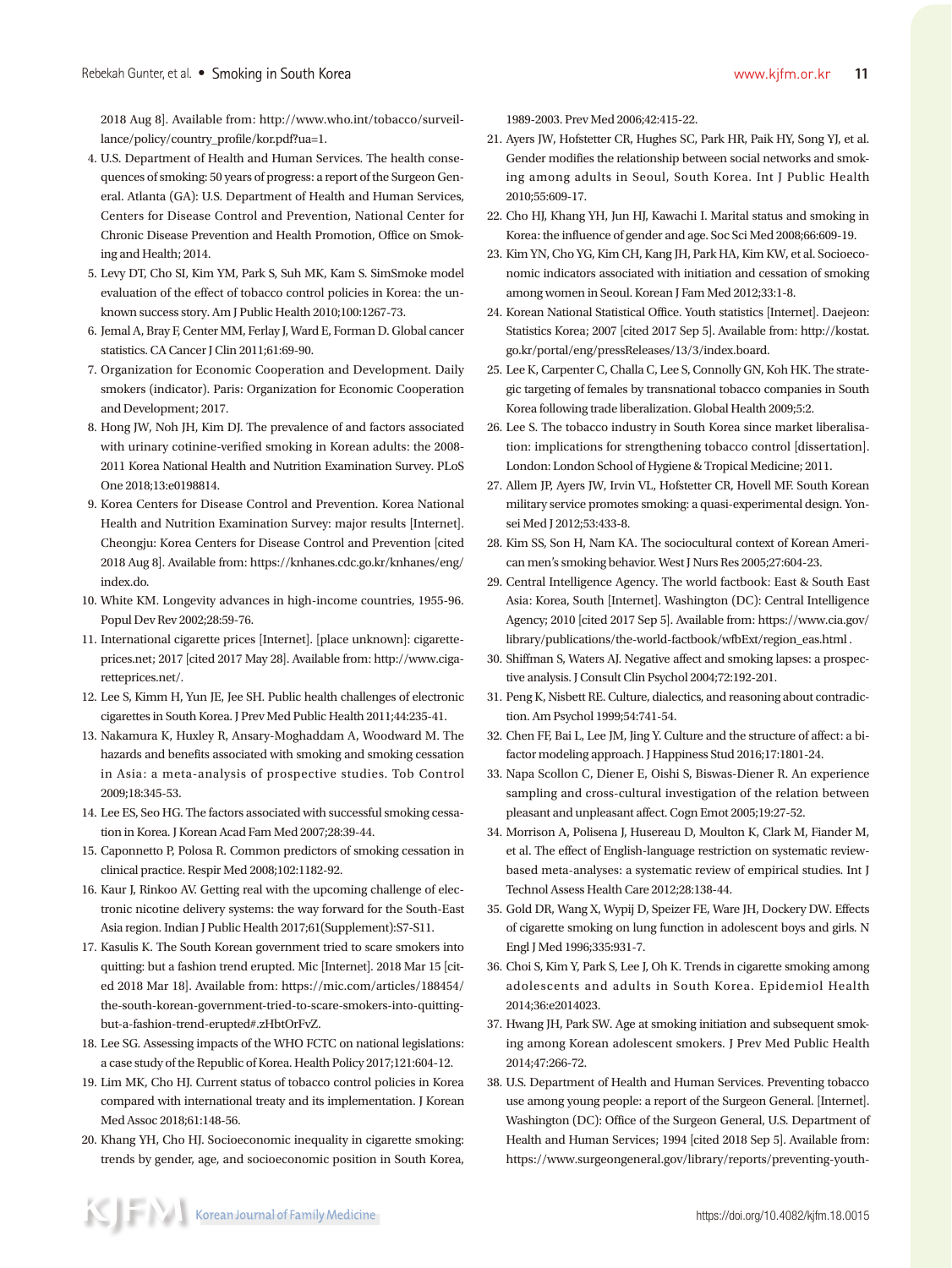tobacco-use/index.html.

- 39. Lee WT, Kim HI, Kim JH, Lee SJ, Hong S, Park EC. Relationships between body image, body mass index, and smoking in Korean adolescents: results of a nationwide Korea Youth Risk Behavior Web-based Survey. Asian Pac J Cancer Prev 2015;16:6273-8.
- 40. Jung J, Lee SH. Cross‐cultural comparisons of appearance self‐schema, body image, self‐esteem, and dieting behavior between Korean and US women. Fam Consum Sci Res J 2006;34:350-65.
- 41. Joung MJ, Han MA, Park J, Ryu SY. Association between family and friend smoking status and adolescent smoking behavior and e-cigarette use in Korea. Int J Environ Res Public Health 2016;13:E1183.
- 42. Heo J, Oh J, Subramanian SV, Kawachi I. Household and school-level influences on smoking behavior among Korean adolescents: a multilevel analysis. PLoS One 2014;9:e98683.
- 43. Cui X, Rockett IR, Yang T, Cao R. Work stress, life stress, and smoking among rural-urban migrant workers in China. BMC Public Health 2012;12:979.
- 44. Huh J, Shin H, Leventhal AM, Spruijt-Metz D, Abramova Z, Cerrada C, et al. Momentary negative moods and being with friends precede cigarette use among Korean American emerging adults. Nicotine Tob Res 2014;16:1248-54.
- 45. Kim K, Park H. Gender differences in the association between self-reported stress and cigarette smoking in Korean adolescents. Tob Induc Dis 2016;14:19.
- 46. Jung-Choi KH, Khang YH, Cho HJ. Hidden female smokers in Asia: a comparison of self-reported with cotinine-verified smoking prevalence rates in representative national data from an Asian population. Tob Control 2012;21:536-42.
- 47. Kang HG, Kwon KH, Lee IW, Jung B, Park EC, Jang SI. Biochemicallyverified smoking rate trends and factors associated with inaccurate self-reporting of smoking habits in Korean women. Asian Pac J Cancer Prev 2013;14:6807-12.
- 48. Jhun HJ, Seo HG. The stages of change in smoking cessation in a representative sample of Korean adult smokers. J Korean Med Sci 2006;21:843-8.
- 49. Prochaska JO, DiClemente CC. Toward a comprehensive model of change: treating addictive behaviors. Boston (MA): Springer; 1986.
- 50. Sohn M, Stotts NA, Benowitz N, Christopherson D, Kim KS, Jang YS, et al. Beliefs about health, smoking, and future smoking cessation among South Korean men hospitalized for cardiovascular disease. Heart Lung 2007;36:339-47.
- 51. Shiffman S, Stone AA, Hufford MR. Ecological momentary assessment. Annu Rev Clin Psychol 2008;4:1-32.
- 52. Kim CH, Song HR, Lee WS, Kim JY. Attitudes toward smoking cessation intervention and services among Korean physicians: a questionnaire survey. Korean J Fam Med 2009;30:857-63.
- 53. Vangeli E, Stapleton J, Smit ES, Borland R, West R. Predictors of attempts to stop smoking and their success in adult general population samples: a systematic review. Addiction 2011;106:2110-21.
- 54. Choi WY, Kim CH, Lee OG. Effects of brief smoking cessation education with expiratory carbon monoxide measurement on level of motivation to quit smoking. Korean J Fam Med 2013;34:190-8.
- 55. Lee JE, Shin DW, Suh B, Chun S, Nam YS, Cho B. Development and application of culturally appropriate decision aids for smoking cessation in Korea: a pragmatic clustered randomization crossover trial. Pa-

tient Prefer Adherence 2016;10:1929-36.

- 56. Kim SR, Kim HK, Kim JY, Kim HY, Ko SH, Park M. Smoking cessation failure among Korean adolescents. J Sch Nurs 2016;32:155-63.
- 57. Myung SK, Seo HG, Park EC, Lim MK, Kim Y. An observational study of the Korean proactive quitline service for smoking cessation and relapse prevention. Public Health Rep 2011;126:583-90.
- 58. Sohn M, Jung M. Effect of viewing smoking scenes in motion pictures on subsequent smoking desire in audiences in South Korea. JMIR Public Health Surveill 2017;3:e46.
- 59. Cheng HM, Chung YC, Chen HH, Chang YH, Yeh ML. Systematic review and meta-analysis of the effects of acupoint stimulation on smoking cessation. Am J Chin Med 2012;40:429-42.
- 60. White AR, Rampes H, Liu JP, Stead LF, Campbell J. Acupuncture and related interventions for smoking cessation. Cochrane Database Syst Rev 2014;(1):CD000009.
- 61. Kang OS, Kim SY, Jahng GH, Kim H, Kim JW, Chung SY, et al. Neural substrates of acupuncture in the modulation of cravings induced by smoking-related visual cues: an fMRI study. Psychopharmacology (Berl) 2013;228:119-27.
- 62. Heron KE, Smyth JM. Ecological momentary interventions: incorporating mobile technology into psychosocial and health behaviour treatments. Br J Health Psychol 2010;15(Pt 1):1-39.
- 63. Joo NS, Kim BT. Mobile phone short message service messaging for behaviour modification in a community-based weight control programme in Korea. J Telemed Telecare 2007;13:416-20.
- 64. Cerrada CJ, Unger JB, Huh J. Correlates of perceived smoking prevalence among Korean American emerging adults. J Immigr Minor Health 2016;18:1183-9.
- 65. Cerrada CJ, Ra CK, Shin HS, Dzubur E, Huh J. Using ecological momentary assessment to identify common smoking situations among Korean American emerging adults. Prev Sci 2016;17:892-902.
- 66. Myung SK, McDonnell DD, Kazinets G, Seo HG, Moskowitz JM. Relationships between household smoking restrictions and intention to quit smoking among Korean American male smokers in California. J Korean Med Sci 2010;25:245-50.
- 67. Cerrada CJ, Dzubur E, Blackman KC, Mays V, Shoptaw S, Huh J. Development of a just-in-time adaptive intervention for smoking cessation among Korean American emerging adults. Int J Behav Med 2017;24: 665-72.
- 68. Hwang GS, Jung HS, Yi Y, Yoon C, Choi JW. Smoking cessation intervention using stepwise exercise incentives for male workers in the workplace. Asia Pac J Public Health 2012;24:82-90.
- 69. Korea Communications Commission. Broadcast media usage behavior [Internet]. Gwacheon: Korea Communications Commission; 2016 [cited 2017 Sep 3]. Available from: http://www.kcc.go.kr/user.do? mode=view&page=A02160000&dc=K00000001&boardId=1022&boa rdSeq=44436.
- 70. Bricker JB, Mull KE, Kientz JA, Vilardaga R, Mercer LD, Akioka KJ, et al. Randomized, controlled pilot trial of a smartphone app for smoking cessation using acceptance and commitment therapy. Drug Alcohol Depend 2014;143:87-94.
- 71. Lustria ML, Noar SM, Cortese J, van Stee SK, Glueckauf RL, Lee J. A meta-analysis of web-delivered tailored health behavior change interventions. J Health Commun 2013;18:1039-69.
- 72. Noar SM, Benac CN, Harris MS. Does tailoring matter?: meta-analytic